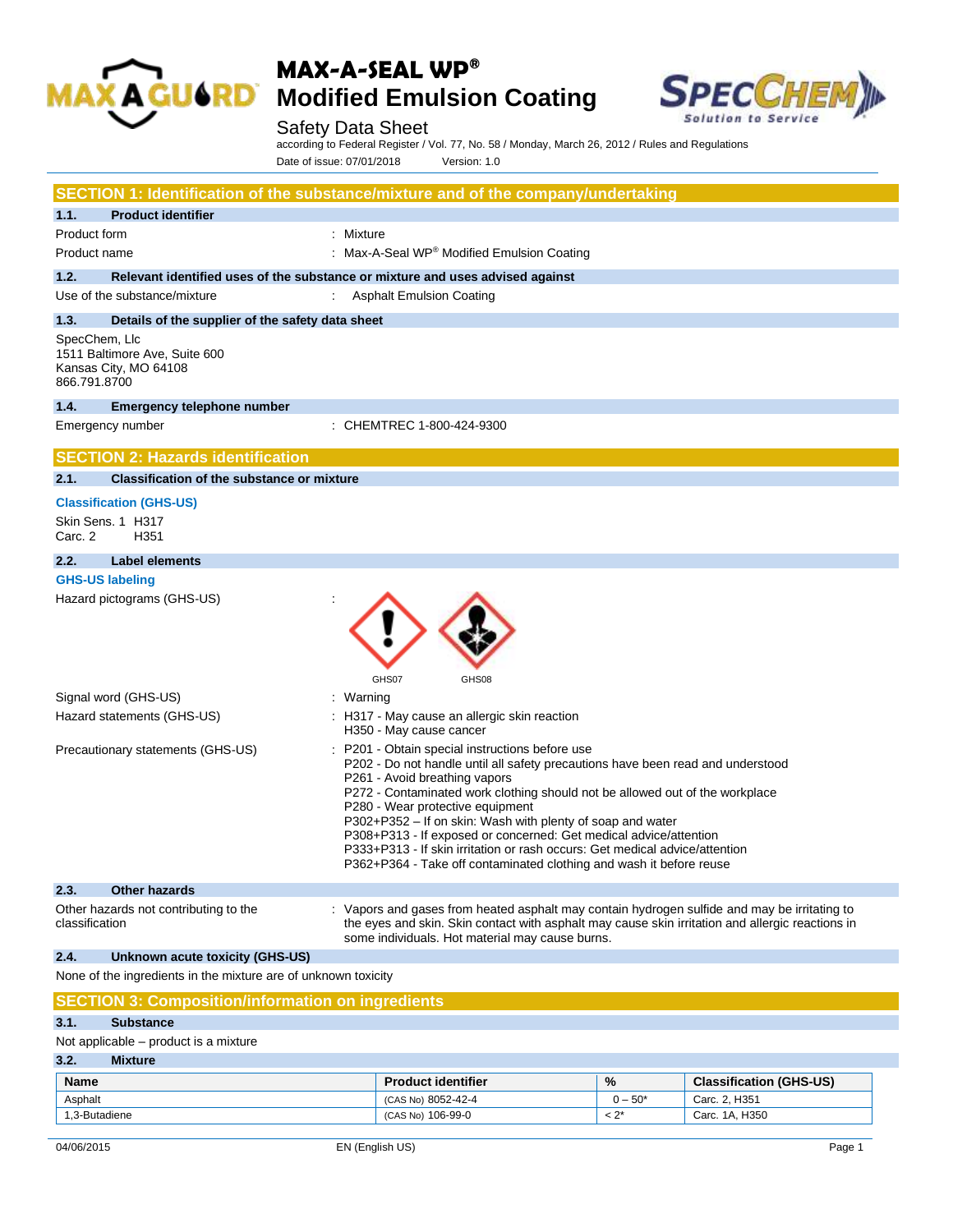Safety Data Sheet

according to Federal Register / Vol. 77, No. 58 / Monday, March 26, 2012 / Rules and Regulations

| Name    |                                                                                                         | <b>Product identifier</b>                                                                                                                                                                                                                                                                                                                                                     | %       | <b>Classification (GHS-US)</b>                                       |
|---------|---------------------------------------------------------------------------------------------------------|-------------------------------------------------------------------------------------------------------------------------------------------------------------------------------------------------------------------------------------------------------------------------------------------------------------------------------------------------------------------------------|---------|----------------------------------------------------------------------|
| Rosin   |                                                                                                         | (CAS No) 8050-09-7                                                                                                                                                                                                                                                                                                                                                            | $< 2^*$ | Acute Tox. 4 (Inhalation: dust, mist),<br>H332<br>Skin Sens. 1, H317 |
| Styrene |                                                                                                         | (CAS No) 100-42-5                                                                                                                                                                                                                                                                                                                                                             | $<1$ *  | Flam. Lig. 3, H226<br>Acute Tox. 4 (Oral), H302<br>Carc. 1B, H350    |
|         | <b>SECTION 4: First aid measures</b>                                                                    |                                                                                                                                                                                                                                                                                                                                                                               |         |                                                                      |
| 4.1.    | Description of first aid measures                                                                       |                                                                                                                                                                                                                                                                                                                                                                               |         |                                                                      |
|         | First-aid measures general                                                                              | : Never give anything by mouth to an unconscious person. If you feel unwell, seek medical<br>advice (show the label where possible). Suspected of causing cancer.                                                                                                                                                                                                             |         |                                                                      |
|         | First-aid measures after inhalation                                                                     | Allow victim to breathe fresh air. Allow the victim to rest.                                                                                                                                                                                                                                                                                                                  |         |                                                                      |
|         | First-aid measures after skin contact                                                                   | Remove affected clothing and wash all exposed skin area with mild soap and water, followed<br>by warm water rinse. For hot product, immediately immerse in or flush the affected area with<br>large amounts of cold water to dissipate heat. Cover with clean cotton sheeting or gauze and<br>seek medical attention. No attempt should be made to remove material from skin. |         |                                                                      |
|         | First-aid measures after eye contact                                                                    | Rinse immediately with plenty of water. Obtain medical attention if pain, blinking or redness<br>persist.                                                                                                                                                                                                                                                                     |         |                                                                      |
|         | First-aid measures after ingestion                                                                      | : Rinse mouth. Do NOT induce vomiting. Obtain emergency medical attention.                                                                                                                                                                                                                                                                                                    |         |                                                                      |
| 4.2.    | Most important symptoms and effects, both acute and delayed                                             |                                                                                                                                                                                                                                                                                                                                                                               |         |                                                                      |
|         | Symptoms/injuries after inhalation                                                                      | May cause an allergic skin reaction. May cause cancer by inhalation.                                                                                                                                                                                                                                                                                                          |         |                                                                      |
| 4.3.    | Indication of any immediate medical attention and special treatment needed                              |                                                                                                                                                                                                                                                                                                                                                                               |         |                                                                      |
|         | No additional information available                                                                     |                                                                                                                                                                                                                                                                                                                                                                               |         |                                                                      |
|         | <b>SECTION 5: Firefighting measures</b>                                                                 |                                                                                                                                                                                                                                                                                                                                                                               |         |                                                                      |
| 5.1.    | <b>Extinguishing media</b>                                                                              |                                                                                                                                                                                                                                                                                                                                                                               |         |                                                                      |
|         | Suitable extinguishing media                                                                            | : Foam. Dry powder. Carbon dioxide. Water spray. Sand.                                                                                                                                                                                                                                                                                                                        |         |                                                                      |
|         | Unsuitable extinguishing media                                                                          | : Do not use a heavy water stream.                                                                                                                                                                                                                                                                                                                                            |         |                                                                      |
| 5.2.    | Special hazards arising from the substance or mixture                                                   |                                                                                                                                                                                                                                                                                                                                                                               |         |                                                                      |
|         | No additional information available                                                                     |                                                                                                                                                                                                                                                                                                                                                                               |         |                                                                      |
| 5.3.    | <b>Advice for firefighters</b>                                                                          |                                                                                                                                                                                                                                                                                                                                                                               |         |                                                                      |
|         | Firefighting instructions                                                                               | : Use water spray or fog for cooling exposed containers. Exercise caution when fighting any<br>chemical fire. Contain all water used for fire-fighting to the greatest extent possible                                                                                                                                                                                        |         |                                                                      |
|         | Protection during firefighting                                                                          | : Do not enter fire area without proper protective equipment, including NIOSH approved positive-<br>pressure breathing apparatus with full face mask and full protective equipment.                                                                                                                                                                                           |         |                                                                      |
|         | <b>SECTION 6: Accidental release measures</b>                                                           |                                                                                                                                                                                                                                                                                                                                                                               |         |                                                                      |
| 6.1.    | Personal precautions, protective equipment and emergency procedures                                     |                                                                                                                                                                                                                                                                                                                                                                               |         |                                                                      |
| 6.1.1.  | For non-emergency personnel                                                                             |                                                                                                                                                                                                                                                                                                                                                                               |         |                                                                      |
|         | Emergency procedures                                                                                    | : Evacuate unnecessary personnel.                                                                                                                                                                                                                                                                                                                                             |         |                                                                      |
| 6.1.2.  | For emergency responders                                                                                |                                                                                                                                                                                                                                                                                                                                                                               |         |                                                                      |
|         | Protective equipment                                                                                    | : Equip cleanup crew with proper protection.                                                                                                                                                                                                                                                                                                                                  |         |                                                                      |
|         | <b>Emergency procedures</b>                                                                             | : Ventilate area.                                                                                                                                                                                                                                                                                                                                                             |         |                                                                      |
| 6.2.    | <b>Environmental precautions</b>                                                                        |                                                                                                                                                                                                                                                                                                                                                                               |         |                                                                      |
|         | Prevent entry to sewers and public waters. Notify authorities if liquid enters sewers or public waters. |                                                                                                                                                                                                                                                                                                                                                                               |         |                                                                      |
| 6.3.    | Methods and material for containment and cleaning up                                                    |                                                                                                                                                                                                                                                                                                                                                                               |         |                                                                      |
|         | Methods for cleaning up                                                                                 | : Soak up spills with inert solids, such as clay or diatomaceous earth as soon as possible. Collect<br>spillage. Store away from other materials.                                                                                                                                                                                                                             |         |                                                                      |
| 6.4.    | Reference to other sections                                                                             |                                                                                                                                                                                                                                                                                                                                                                               |         |                                                                      |

See Heading 8. Exposure controls and personal protection.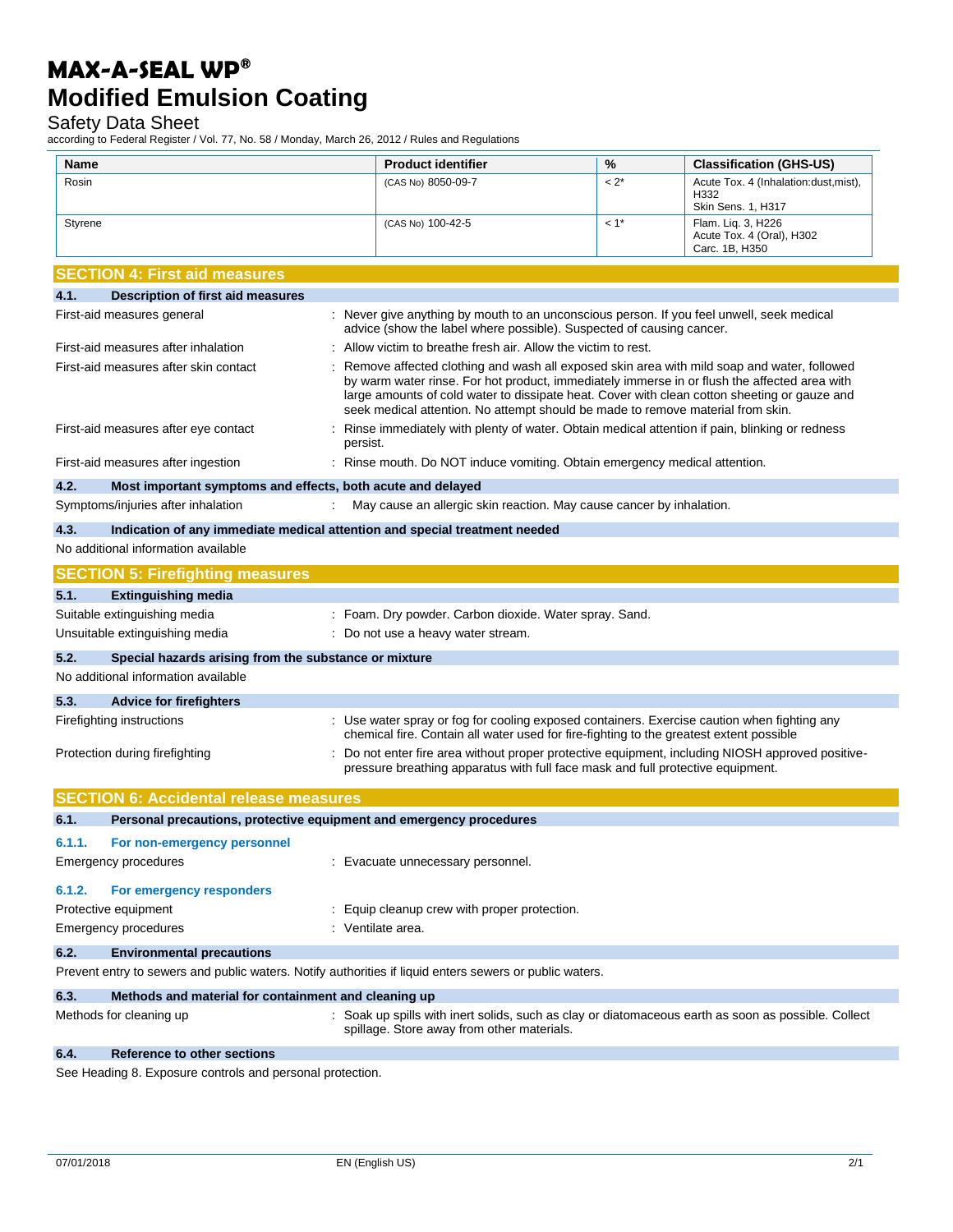Safety Data Sheet

according to Federal Register / Vol. 77, No. 58 / Monday, March 26, 2012 / Rules and Regulations

| <b>SECTION 7: Handling and storage</b>                               |                                                                                                                                                                                                                                                                                                                                                    |
|----------------------------------------------------------------------|----------------------------------------------------------------------------------------------------------------------------------------------------------------------------------------------------------------------------------------------------------------------------------------------------------------------------------------------------|
| <b>Precautions for safe handling</b><br>7.1.                         |                                                                                                                                                                                                                                                                                                                                                    |
| Precautions for safe handling                                        | : Wash hands and other exposed areas with mild soap and water before eating, drinking or<br>smoking and when leaving work. Provide good ventilation in process area to prevent formation<br>of vapor. Avoid breathing vapors. Obtain special instructions before use. Do not handle until all<br>safety precautions have been read and understood. |
| Hygiene measures                                                     | : Contaminated work clothing should not be allowed out of the workplace. Wash contaminated<br>clothing before reuse.                                                                                                                                                                                                                               |
| 7.2.<br>Conditions for safe storage, including any incompatibilities |                                                                                                                                                                                                                                                                                                                                                    |
| Storage conditions                                                   | : Keep only in the original container in a cool, well ventilated place away from oxidizers,<br>excessive heat, and open flame. Keep container closed when not in use. Do not freeze.                                                                                                                                                               |
| Incompatible products                                                | : Strong bases. Strong acids.                                                                                                                                                                                                                                                                                                                      |
| Incompatible materials                                               | : Sources of ignition. Direct sunlight.                                                                                                                                                                                                                                                                                                            |
| Specific end use(s)<br>7.3.                                          |                                                                                                                                                                                                                                                                                                                                                    |

No additional information available

## **SECTION 8: Exposure controls/personal protection**

**8.1. Control parameters**

 $\mathbf{r}$ 

| Asphalt (8052-42-4) |                                |                                          |
|---------------------|--------------------------------|------------------------------------------|
| USA ACGIH           | ACGIH TWA (mg/m <sup>3</sup> ) | 0.5 mg/m <sup>3</sup> Inhalable fraction |

| Hydrogen Sulfide (7783-06-4) may be released from this product |                                    |                 |
|----------------------------------------------------------------|------------------------------------|-----------------|
| USA ACGIH                                                      | ACGIH TWA (ppm)                    | ppm             |
| <b>USA ACGIH</b>                                               | ACGIH STEL (ppm)                   | 5 ppm           |
| <b>USA OSHA</b>                                                | OSHA PEL (ppm) (Vacated limits)    | 10 ppm          |
| USA OSHA                                                       | OSHA STEL (ppm) (Vacated limits)   | 15 ppm          |
| <b>USA OSHA</b>                                                | OSHA Ceiling (ppm)                 | 20 ppm          |
|                                                                |                                    |                 |
| <b>Styrene (100-42-5)</b>                                      |                                    |                 |
| LION ACCIU                                                     | $\Lambda$ CCILI T $M\Lambda$ (nnm) | $20 \text{ nm}$ |

| USA ACGIH | ACGIH TWA (ppm)          | 20 ppm    |
|-----------|--------------------------|-----------|
| USA ACGIH | ACGIH STEL (ppm)         | 40 ppm    |
| USA OSHA  | OSHA PEL (TWA) (ppm)     | $100$ ppm |
| USA OSHA  | OSHA PEL (Ceiling) (ppm) | $200$ ppm |

| 1,3-Butadiene (106-99-0) |                       |                              |
|--------------------------|-----------------------|------------------------------|
| USA ACGIH                | ACGIH TWA (ppm)       | 2 ppm                        |
| USA OSHA                 | OSHA PEL (TWA) (ppm)  | ppm                          |
| USA OSHA                 | OSHA PEL (STEL) (ppm) | 5 ppm (see 29 CFR 1910.1051) |

| 8.2.<br><b>Exposure controls</b> |                                                                                                                                                                                                                                           |
|----------------------------------|-------------------------------------------------------------------------------------------------------------------------------------------------------------------------------------------------------------------------------------------|
| Appropriate engineering controls | : Ensure that proper ventilation is provided to maintain exposures below regulated limits.                                                                                                                                                |
| Personal protective equipment    | : Avoid all unnecessary exposure. At a minimum wear long sleeved cotton shirt buttoned at the<br>collar and full length cotton pants. Synthetic fibers can melt and adhere to the skin when heated.<br>Do not fold back or roll up cuffs. |
| Hand protection                  | : Wear protective gloves that protect against thermal burns when handling hot material.                                                                                                                                                   |
| Eye protection                   | : Chemical goggles or safety glasses.                                                                                                                                                                                                     |
| Respiratory protection           | : Not typically required. In cases where exposures exceed occupational control limits, a NIOSH<br>approved respirator is recommended.                                                                                                     |
| Other information                | : Do not eat, drink or smoke during use. Wash hands and other exposed areas after use.                                                                                                                                                    |

|                | <b>SECTION 9: Physical and chemical properties</b>    |
|----------------|-------------------------------------------------------|
| 9.1.           | Information on basic physical and chemical properties |
| Physical state | Liauid                                                |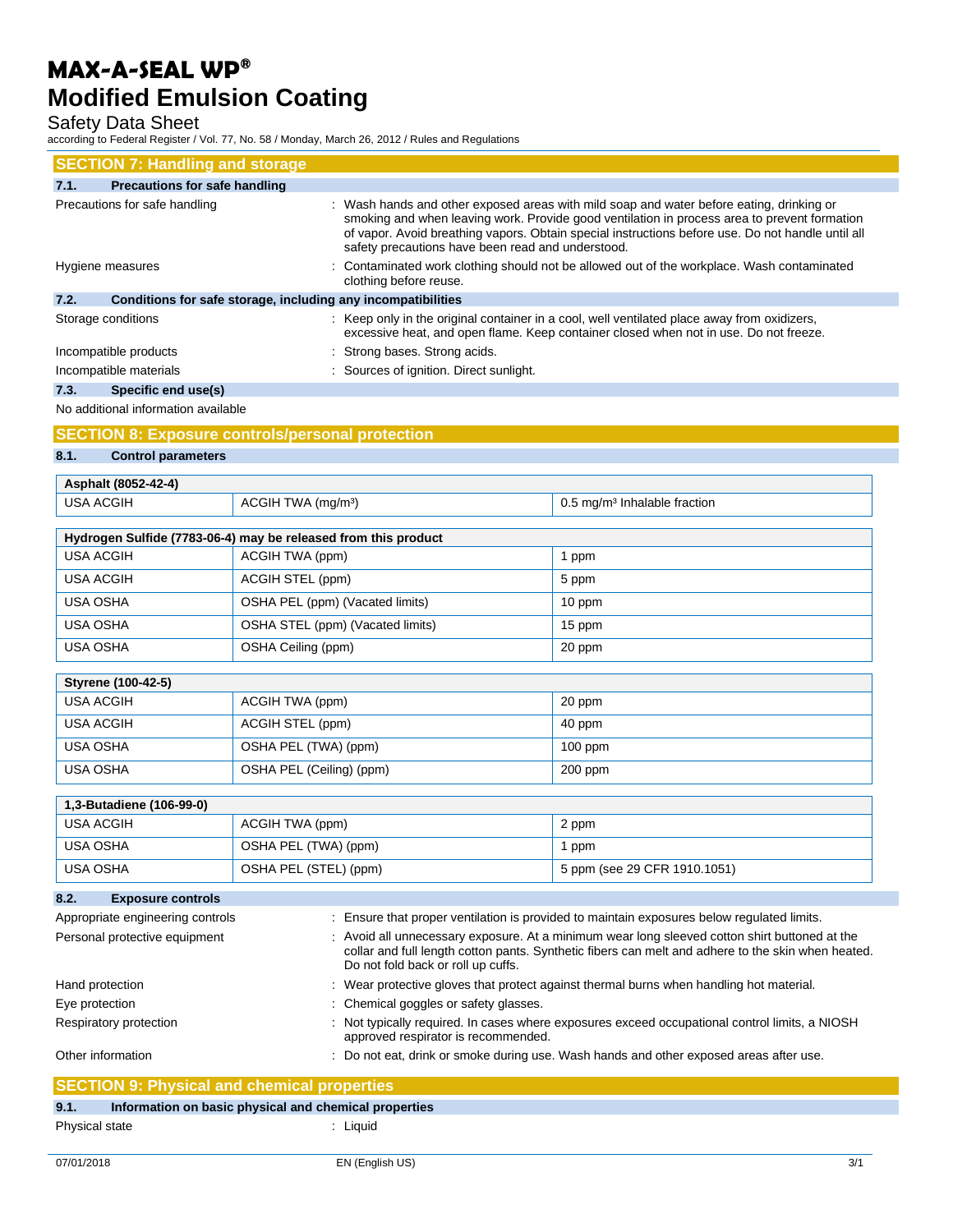### Safety Data Sheet

according to Federal Register / Vol. 77, No. 58 / Monday, March 26, 2012 / Rules and Regulations

| Color                                       | $:$ Black           |
|---------------------------------------------|---------------------|
| Odor                                        | : Organic           |
| Odor threshold                              | : No data available |
| pH                                          | : No data available |
| Relative evaporation rate (butyl acetate=1) | : No data available |
| Melting point                               | : No data available |
| Freezing point                              | : No data available |
| Boiling point                               | : $\sim$ 343 °C     |
| Flash point                                 | : No data available |
| Auto-ignition temperature                   | : No data available |
| Decomposition temperature                   | : No data available |
| Flammability (solid, gas)                   | : No data available |
| Vapor pressure                              | : No data available |
| Relative vapor density at 20 °C             | : No data available |
| Relative density                            | : No data available |
| Solubility                                  | : No data available |
| Log Pow                                     | : No data available |
| Log Kow                                     | : No data available |
| Viscosity, kinematic                        | : No data available |
| Viscosity, dynamic                          | : No data available |
| <b>Explosive properties</b>                 | : No data available |
| Oxidizing properties                        | : No data available |
| <b>Explosive limits</b>                     | : No data available |
| <b>Other information</b><br>9.2.            |                     |
| No additional information available         |                     |

|                             | <b>SECTION 10: Stability and reactivity</b>                   |
|-----------------------------|---------------------------------------------------------------|
| 10.1.                       | <b>Reactivity</b>                                             |
|                             | No additional information available                           |
| 10.2.                       | <b>Chemical stability</b>                                     |
|                             | Stable under normal conditions of use, storage and transport. |
| 10.3.                       | Possibility of hazardous reactions                            |
| Not established.            |                                                               |
| 10.4.                       | <b>Conditions to avoid</b>                                    |
|                             | Extreme heat and open flames.                                 |
| 10.5.                       | Incompatible materials                                        |
| Strong acids. Strong bases. |                                                               |
| 10.6.                       | <b>Hazardous decomposition products</b>                       |

Hydrogen sulfide and other toxic vapors may be given off when heated excessively. Carbon monoxide. Carbon dioxide.

| <b>SECTION 11: Toxicological information</b>  |                                    |  |  |
|-----------------------------------------------|------------------------------------|--|--|
| Information on toxicological effects<br>11.1. |                                    |  |  |
| Likely routes of exposure                     | : Inhalation; Skin and eye contact |  |  |
| Acute toxicity                                | : Not classified                   |  |  |
| Asphalt (8052-42-4)                           |                                    |  |  |
| LD50 oral rat                                 | > 5000 mg/kg                       |  |  |
| LD50 dermal rabbit                            | > 2000 mg/kg                       |  |  |
| Rosin (8050-09-7)                             |                                    |  |  |
| LD50 oral rat                                 | 7600 mg/kg                         |  |  |
| LD50 dermal rabbit                            | > 2500 mg/kg                       |  |  |
| LC50 inhalation rat (mg/l)                    | $1.5$ mg/l/4h                      |  |  |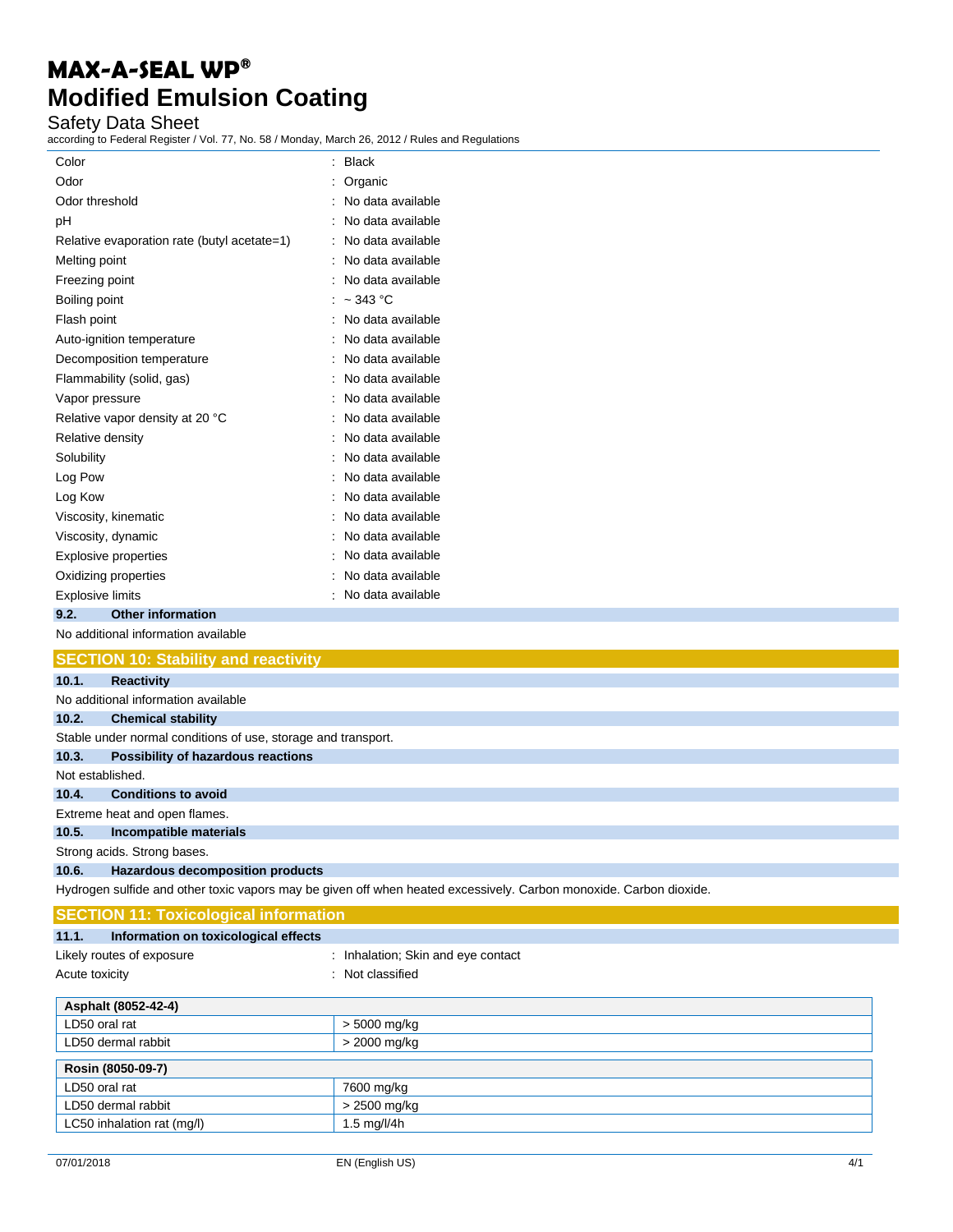### Safety Data Sheet

according to Federal Register / Vol. 77, No. 58 / Monday, March 26, 2012 / Rules and Regulations

| Styrene (100-42-5)                                     |                                                                                                                                                                                                                                                                                                                                                                                                          |
|--------------------------------------------------------|----------------------------------------------------------------------------------------------------------------------------------------------------------------------------------------------------------------------------------------------------------------------------------------------------------------------------------------------------------------------------------------------------------|
| LD50 oral rat                                          | 1000 mg/kg                                                                                                                                                                                                                                                                                                                                                                                               |
| LC50 inhalation rat (mg/l)                             | 11.7 mg/l/4h                                                                                                                                                                                                                                                                                                                                                                                             |
| 1,3-Butadiene (106-99-0)                               |                                                                                                                                                                                                                                                                                                                                                                                                          |
| LD50 oral rat                                          | 5480 mg/kg                                                                                                                                                                                                                                                                                                                                                                                               |
| LC50 inhalation rat (mg/l)                             | 285 g/m <sup>3</sup> (Exposure time: 4 h)                                                                                                                                                                                                                                                                                                                                                                |
| Skin corrosion/irritation                              | Not classified                                                                                                                                                                                                                                                                                                                                                                                           |
| Serious eye damage/irritation                          | Not classified                                                                                                                                                                                                                                                                                                                                                                                           |
| Respiratory or skin sensitization                      | May cause an allergic skin reaction.                                                                                                                                                                                                                                                                                                                                                                     |
| Germ cell mutagenicity                                 | Not classified                                                                                                                                                                                                                                                                                                                                                                                           |
| Carcinogenicity                                        | : May cause cancer.                                                                                                                                                                                                                                                                                                                                                                                      |
| Asphalt (8052-42-4)                                    |                                                                                                                                                                                                                                                                                                                                                                                                          |
| <b>IARC</b> group                                      | 2B - Possibly carcinogenic to humans                                                                                                                                                                                                                                                                                                                                                                     |
| National Toxicity Program (NTP) Status                 | 5 - Twelfth Report - Items under consideration                                                                                                                                                                                                                                                                                                                                                           |
| <b>Styrene (100-42-5)</b>                              |                                                                                                                                                                                                                                                                                                                                                                                                          |
| IARC group                                             | 2B - Possibly carcinogenic to humans                                                                                                                                                                                                                                                                                                                                                                     |
| National Toxicity Program (NTP) Status                 | 3 - Reasonably anticipated to be Human Carcinogen                                                                                                                                                                                                                                                                                                                                                        |
| 1,3-Butadiene (106-99-0)                               |                                                                                                                                                                                                                                                                                                                                                                                                          |
| IARC group                                             | 1 - Carcinogenic to humans                                                                                                                                                                                                                                                                                                                                                                               |
| National Toxicity Program (NTP) Status                 | 1 - Evidence of Carcinogenicity, 2 - Known Human Carcinogens                                                                                                                                                                                                                                                                                                                                             |
| Reproductive toxicity                                  | Not classified                                                                                                                                                                                                                                                                                                                                                                                           |
| Specific target organ toxicity (single exposure)       | Not classified                                                                                                                                                                                                                                                                                                                                                                                           |
| Specific target organ toxicity (repeated<br>exposure)  | Not classified                                                                                                                                                                                                                                                                                                                                                                                           |
| Aspiration hazard                                      | Not classified                                                                                                                                                                                                                                                                                                                                                                                           |
| Potential Adverse human health effects and<br>symptoms | Vapors and gases from heated asphalt may contain hydrogen sulfide and may cause eye, skin<br>and respiratory tract irritation, headache and nausea. Ingestion or contact of hot material may<br>cause burns on eyes, skin or gastrointestinal system. Asphalt may cause skin irritation with<br>reddening, itching, burning and/or swelling and may cause allergic skin reaction in some<br>individuals. |
| Symptoms/injuries after inhalation                     | May cause an allergic skin reaction. May cause cancer by inhalation.                                                                                                                                                                                                                                                                                                                                     |
| <b>SECTION 12: Ecological information</b>              |                                                                                                                                                                                                                                                                                                                                                                                                          |
| 12.1.<br><b>Toxicity</b>                               |                                                                                                                                                                                                                                                                                                                                                                                                          |
| Rosin (8050-09-7)                                      |                                                                                                                                                                                                                                                                                                                                                                                                          |
| EC50 Daphnia 1                                         | 3.8 - 5.4 mg/l (Exposure time: 48 h - Species: Daphnia magna)                                                                                                                                                                                                                                                                                                                                            |
| <b>Styrene (100-42-5)</b>                              |                                                                                                                                                                                                                                                                                                                                                                                                          |
| LC50 fish 1                                            | 3.24 - 4.99 mg/l (Exposure time: 96 h - Species: Pimephales promelas [flow-through])                                                                                                                                                                                                                                                                                                                     |
| EC50 Daphnia 1                                         | 3.3 - 7.4 mg/l (Exposure time: 48 h - Species: Daphnia magna)                                                                                                                                                                                                                                                                                                                                            |
| LC50 fish 2                                            | 19.03 - 33.53 mg/l (Exposure time: 96 h - Species: Lepomis macrochirus [static])                                                                                                                                                                                                                                                                                                                         |

| NOEC (acute) | 4 mg/kg (Exposure time: 14 Days - Species: Eisenia foetida [soil dry weight])<br>$\Lambda\Lambda$ |
|--------------|---------------------------------------------------------------------------------------------------|
|              |                                                                                                   |

| 12.2.<br>Persistence and degradability    |                  |
|-------------------------------------------|------------------|
| Max-A-Seal WP® Modified Emulsion Coating  |                  |
| Persistence and degradability             | Not established. |
| Asphalt (8052-42-4)                       |                  |
| Persistence and degradability             | Not established. |
| 12.3.<br><b>Bioaccumulative potential</b> |                  |
| Max-A-Seal WP® Modified Emulsion Coating  |                  |
| Bioaccumulative potential                 | Not established. |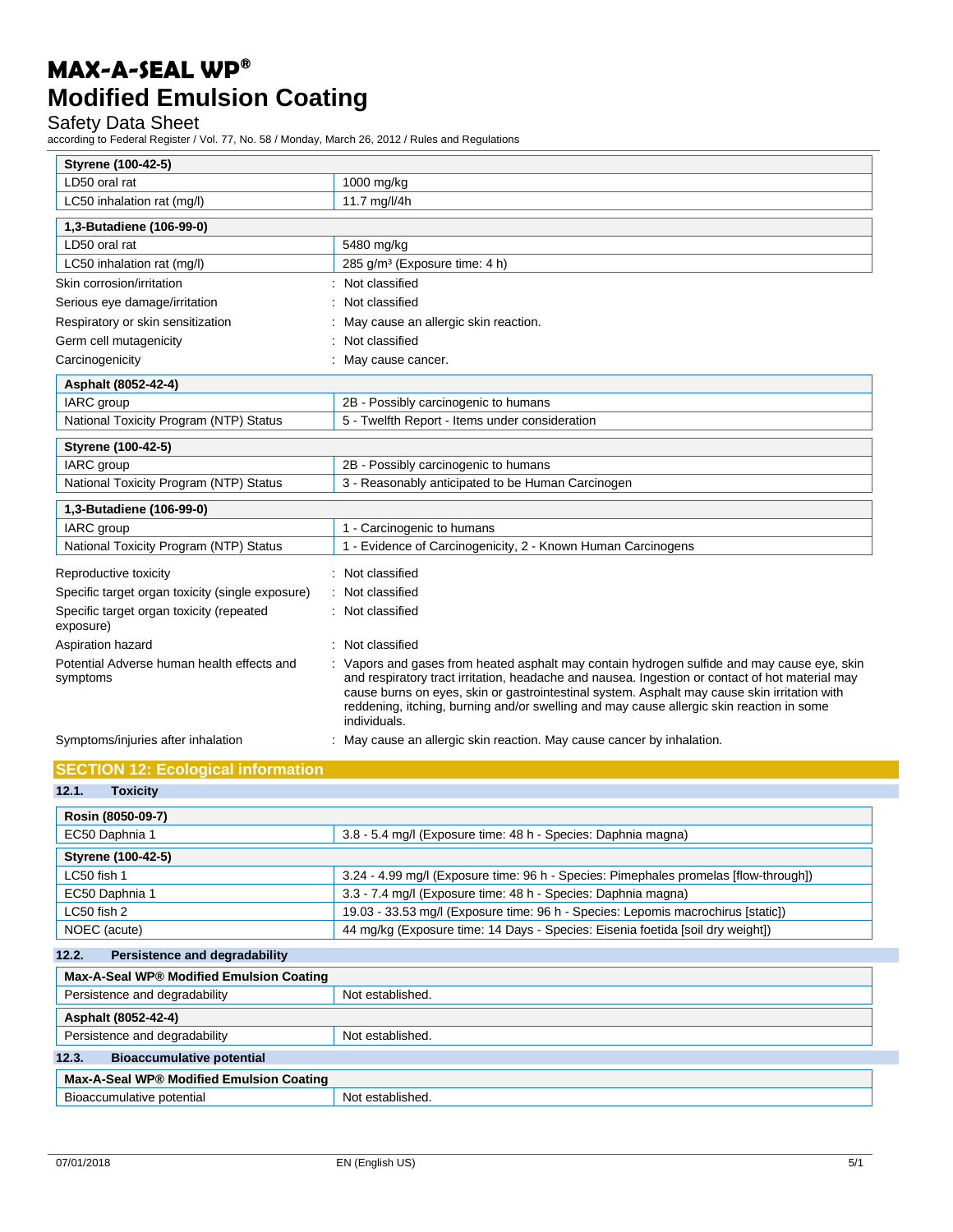### Safety Data Sheet

according to Federal Register / Vol. 77, No. 58 / Monday, March 26, 2012 / Rules and Regulations

| Asphalt (8052-42-4)                                                       |                                                                                      |
|---------------------------------------------------------------------------|--------------------------------------------------------------------------------------|
| BCF fish 1                                                                | (no bioaccumulation expected)                                                        |
| Log Pow                                                                   | > 6                                                                                  |
| Bioaccumulative potential                                                 | Not established.                                                                     |
| Styrene (100-42-5)                                                        |                                                                                      |
| BCF fish 1                                                                | 13.5                                                                                 |
| Log Pow                                                                   | 2.95                                                                                 |
|                                                                           |                                                                                      |
| 1,3-Butadiene (106-99-0)                                                  |                                                                                      |
| BCF fish 1                                                                | $13 - 19.1$                                                                          |
| Log Pow                                                                   | 1.85 (at 23 °C)                                                                      |
| 12.4.<br><b>Mobility in soil</b>                                          |                                                                                      |
| No additional information available                                       |                                                                                      |
| 12.5.<br>Other adverse effects                                            |                                                                                      |
| Other information                                                         | : Avoid release to the environment.                                                  |
|                                                                           |                                                                                      |
| <b>SECTION 13: Disposal considerations</b>                                |                                                                                      |
| 13.1.<br><b>Waste treatment methods</b>                                   |                                                                                      |
| Waste disposal recommendations                                            | : Dispose in a safe manner in accordance with local, state, and federal regulations. |
| Ecology - waste materials                                                 | : Avoid release to the environment.                                                  |
| <b>SECTION 14: Transport information</b>                                  |                                                                                      |
| In accordance with DOT                                                    |                                                                                      |
| Not regulated for transport                                               |                                                                                      |
| <b>Additional information</b>                                             |                                                                                      |
| <b>ADR</b>                                                                |                                                                                      |
| No additional information available                                       |                                                                                      |
|                                                                           |                                                                                      |
| <b>Transport by sea</b>                                                   |                                                                                      |
| No additional information available                                       |                                                                                      |
| Air transport                                                             |                                                                                      |
| No additional information available                                       |                                                                                      |
| <b>SECTION 15: Regulatory information</b>                                 |                                                                                      |
| 15.1. US Federal regulations                                              |                                                                                      |
|                                                                           |                                                                                      |
| Max-A-Seal WP® Modified Emulsion Coating                                  |                                                                                      |
| SARA Section 311/312 Hazard Classes                                       | Immediate (acute) health hazard                                                      |
|                                                                           | Delayed (chronic) health hazard                                                      |
| Asphalt (8052-42-4)                                                       |                                                                                      |
| Listed on the United States TSCA (Toxic Substances Control Act) inventory |                                                                                      |
| Rosin (8050-09-7)                                                         |                                                                                      |
| Listed on the United States TSCA (Toxic Substances Control Act) inventory |                                                                                      |
| Styrene (100-42-5)                                                        |                                                                                      |
| Listed on the United States TSCA (Toxic Substances Control Act) inventory |                                                                                      |
| Listed on United States SARA Section 313                                  |                                                                                      |
| SARA Section 313 - Emission Reporting                                     | 0.1%                                                                                 |
| 1,3-Butadiene (106-99-0)                                                  |                                                                                      |
| Listed on the United States TSCA (Toxic Substances Control Act) inventory |                                                                                      |
| Listed on United States SARA Section 313                                  |                                                                                      |
| SARA Section 313 - Emission Reporting                                     | Reportable Chemical (De minimis 0.1 %)                                               |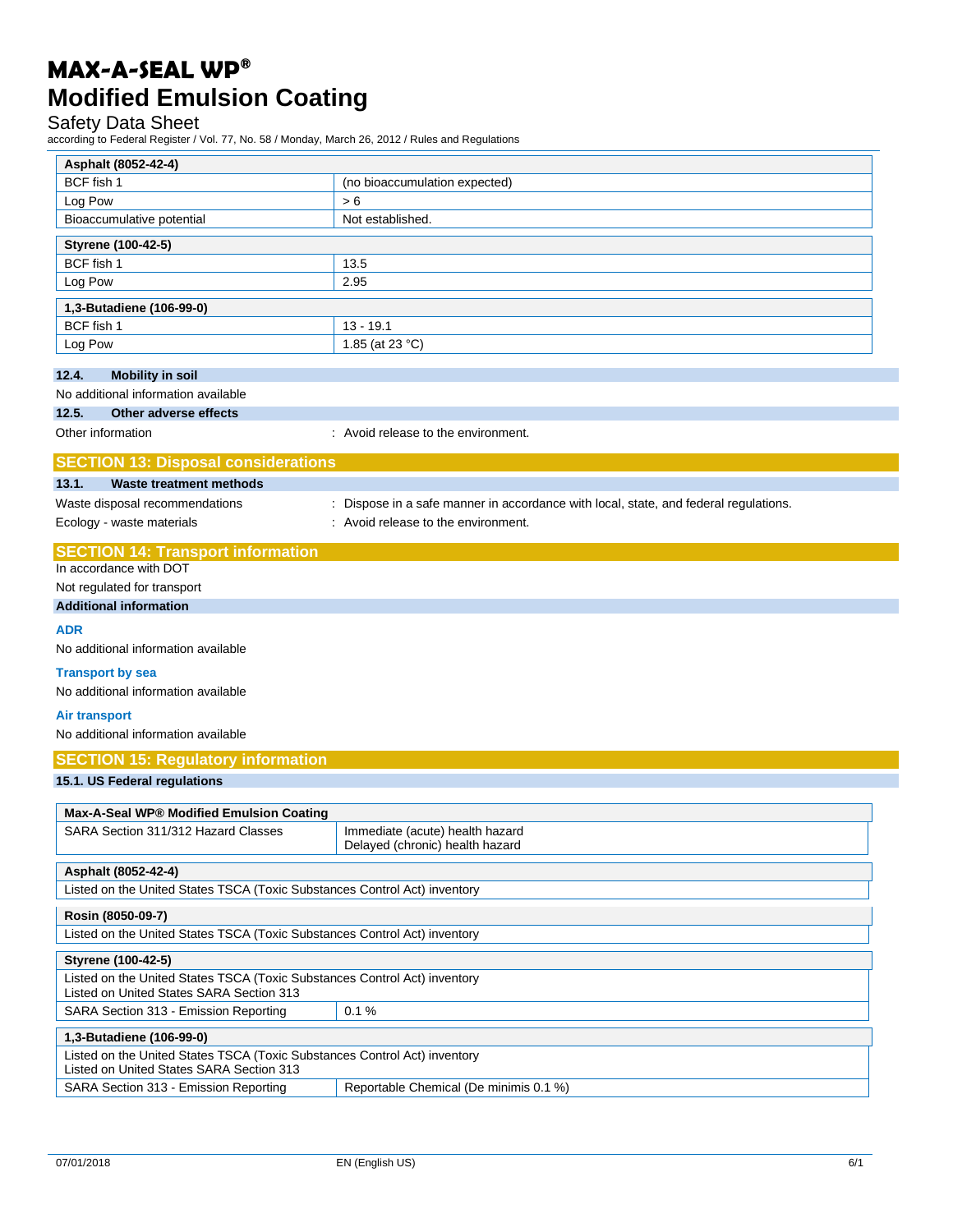#### Safety Data Sheet

according to Federal Register / Vol. 77, No. 58 / Monday, March 26, 2012 / Rules and Regulations

#### **15.2. International regulations**

#### **CANADA**

### **Asphalt (8052-42-4)**

Listed on the Canadian DSL (Domestic Sustances List)

#### **Rosin (8050-09-7)**

Listed on the Canadian DSL (Domestic Sustances List)

#### **Styrene (100-42-5)**

Listed on the Canadian DSL (Domestic Sustances List)

#### **1,3-Butadiene (106-99-0)**

Listed on the Canadian DSL (Domestic Sustances List)

#### **EU-Regulations**

#### **Asphalt (8052-42-4)**

Listed on the EEC inventory EINECS (European Inventory of Existing Commercial Chemical Substances)

#### **Rosin (8050-09-7)**

Listed on the EEC inventory EINECS (European Inventory of Existing Commercial Chemical Substances)

#### **Styrene (100-42-5)**

Listed on the EEC inventory EINECS (European Inventory of Existing Commercial Chemical Substances)

#### **1,3-Butadiene (106-99-0)**

Listed on the EEC inventory EINECS (European Inventory of Existing Commercial Chemical Substances)

#### **Classification according to Regulation (EC) No. 1272/2008 [CLP]**

No additional information available

#### **Classification according to Directive 67/548/EEC [DSD] or 1999/45/EC [DPD]**

No additional information available

#### **15.2.2. National regulations**

#### **Asphalt (8052-42-4)**

Listed on the AICS (Australian Inventory of Chemical Substances) Listed on IECSC (Inventory of Existing Chemical Substances Produced or Imported in China) Listed on the Japanese ENCS (Existing & New Chemical Substances) inventory Listed on the Korean ECL (Existing Chemicals List) Listed on NZIoC (New Zealand Inventory of Chemicals)

Listed on PICCS (Philippines Inventory of Chemicals and Chemical Substances)

### **Rosin (8050-09-7)**

Listed on the AICS (Australian Inventory of Chemical Substances) Listed on IECSC (Inventory of Existing Chemical Substances Produced or Imported in China) Listed on the Japanese ENCS (Existing & New Chemical Substances) inventory Listed on the Korean ECL (Existing Chemicals List) Listed on NZIoC (New Zealand Inventory of Chemicals) Listed on PICCS (Philippines Inventory of Chemicals and Chemical Substances)

#### **Styrene (100-42-5)**

Listed on the AICS (Australian Inventory of Chemical Substances) Listed on IECSC (Inventory of Existing Chemical Substances Produced or Imported in China) Listed on the Japanese ENCS (Existing & New Chemical Substances) inventory Listed on the Korean ECL (Existing Chemicals List) Listed on NZIoC (New Zealand Inventory of Chemicals) Listed on PICCS (Philippines Inventory of Chemicals and Chemical Substances) Japanese Pollutant Release and Transfer Register Law (PRTR Law) Listed on the Canadian IDL (Ingredient Disclosure List)